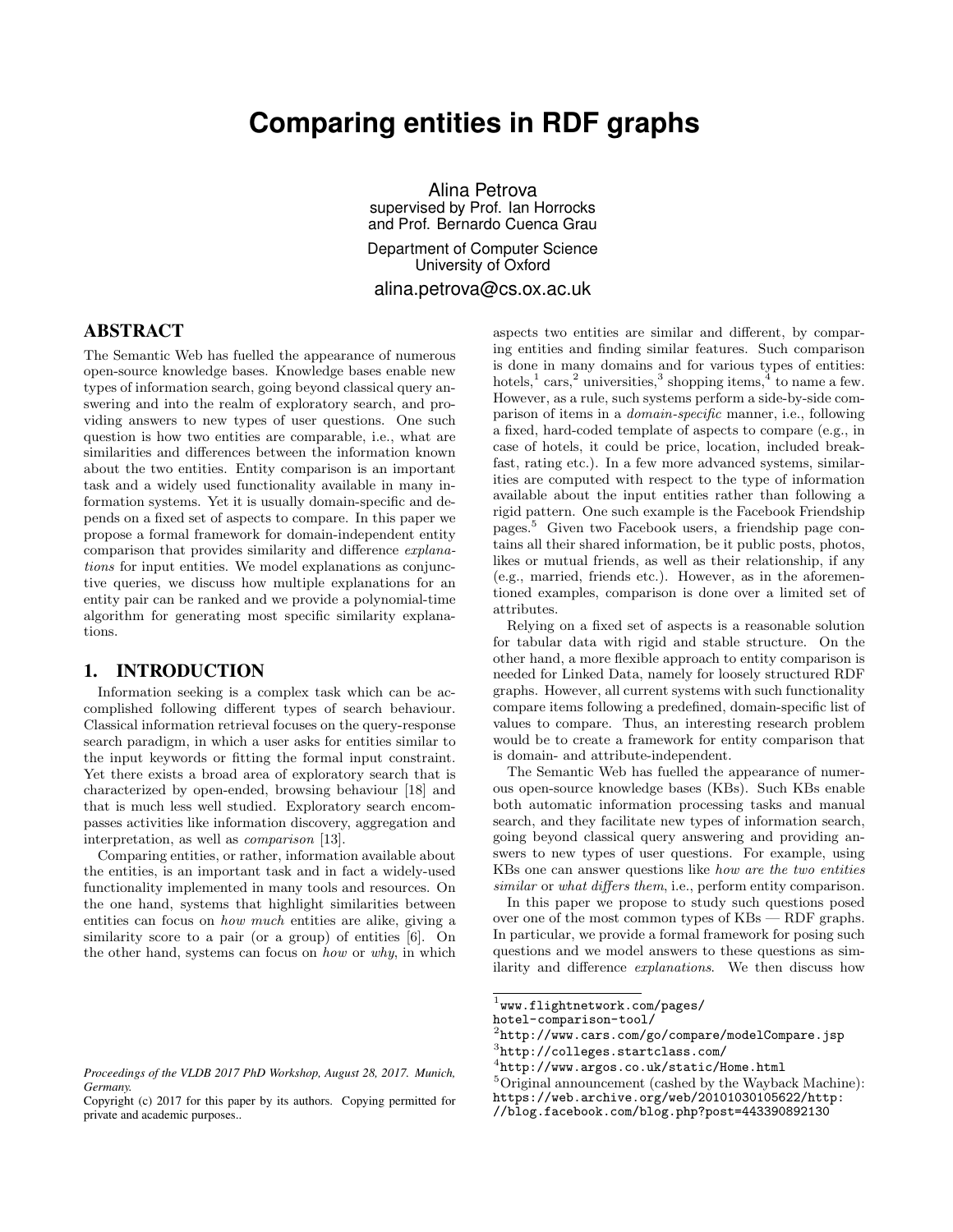multiple explanations to a question can be ranked and we provide a polynomial-time algorithm for generating most specific similarity explanations. Finally, we outline directions of future research.

# 2. PRELIMINARIES

In what follows we use the standard notions of conjunctive queries (CQs), query subsumption and homomorphism. We disallow trivial CQs of the form  $T(X)$ . We model RDF graphs as finite sets of triples, where a triple is of the form  $p(s, o)$ , p and s being URIs and o being a URI or a literal. Furthermore, we use the notion of a direct product of two graphs, adapted to RDF graphs:

Definition 1. Let I and J be RDF graphs,  $t_1 = R(s_1, o_1)$ and  $t_2 = R(s_2, o_2)$  be two triples. The *direct product* of  $t_1$ and  $t_2$ , denoted as  $t_1 \otimes t_2$ , is the triple  $R(\langle s_1, s_2 \rangle, \langle o_1, o_2 \rangle)$ . The *direct product*  $I \otimes J$  of  $I$  and  $J$  is the instance:

$$
\{t_1 \otimes t_2 \mid t_1 \in I \text{ and } t_2 \in J\}.
$$

#### 3. COMPARISON FRAMEWORK

There are multiple ways of how we can define similarity and difference explanations and how we can model entity comparison. In our framework the formalism of choice is conjunctive queries (CQs). We model formal explanations as conjunctive queries and we consider the problem of finding such explanations as an instance of the query reverse engineering problem.

#### 3.1 Similarity explanations

We would like similarity explanations to highlight common patterns for input entities. Thus, we model them as queries that return both of these entities, i.e, they match patterns fitting both entities. Let  $\langle I, a, b \rangle$  be a tuple consisting of an RDF graph  $I$  and two URIs from the domain of I  $a, b \in dom(I)$  representing input entities. Furthermore, given a query  $Q$ , let  $Q(I)$  be the answer set returned by  $Q$ over I.

Definition 2. Given  $\langle I, a, b \rangle$ , a similarity explanation for a and b is a unary connected conjunctive query  $Q_{sim}$  such that  $\{a, b\} \subseteq Q_{sim}(I)$ .

 $Example 1.$  Given two entities Marilyn Monroe and Elizabeth Taylor and the Yago RDF graph [14], a possible similarity explanation is:

$$
\begin{aligned} Q_{sim}(X) = & \text{hasWonPrice}(X, \text{Golden-Globe}), \\ & \text{diedln}(X, \text{Los}\_\text{Angles}), \\ & \text{hasSender}(X, \text{female}), \\ & \text{actedln}(X, Y1), \\ & \text{isLocatedln}(Y1, \text{United-States}), \\ & \text{isMarriedTo}(X, Y2), \\ & \text{hasGender}(Y2, \text{male}), \\ & \text{hasWonPrice}(Y2, \text{ Tony}\_\text{Word}), \text{etc.} \end{aligned}
$$

 $Q_{sim}$  can be interpreted the following way: both Monroe and Taylor received a Golden Globes award, died in Los Angeles, acted in movies that were shot in the US and were married to men who received a Tony Award.

Using this definition, we can formulate the following decision problem: given  $\langle I, a, b \rangle$ ,  $SimExp$  is a problem of whether there exists a CQ Q such that  $\{a, b\} \subseteq Q(I)$ . The corresponding functional problem is to compute a query Q such that  $\{a, b\} \subseteq Q(I)$ , given  $\langle I, a, b \rangle$ . Note that both the definition of  $Q_{sim}$  and  $SimExp$  can be easily generalized from a pair of entities to a set of input entities.

We specifically chose the condition to be  $\{a, b\} \subseteq Q(I)$ for two reasons. Firstly, the form of Q does not depend on the rest of the data: it does not matter whether there exist other entities that match the graph pattern described by the query; moreover, queries fitting the subsumption condition will not be affected if new data is added. This is very important in the context of RDF graphs, since web data is intrinsically incomplete.

Secondly, it is known that the definability problem is coNExpTime-complete for conjunctive queries [3,15]. On the other hand,  $SimExp$  can easily be shown to be in PTIME: for conjunctive queries, it is sufficient to take the full join of all tables in the database instance.

Let  $\text{Sim}(a, b)$  be the set of all similarity explanations for a given  $\langle I, a, b \rangle$ . Obviously  $\text{Sim}(a, b)$  can be quite big, containing numerous explanations, however, we are interested in the most informative ones. Our assumption is that the more specific a similarity explanation is, the better.

Definition 3. Given  $\langle I, a, b \rangle$ , a most specific similarity explanation is a similarity explanation  $Q_{sim}^{msp}$  s.t. for all similarity explanations  $Q'_{sim}$  wrt  $\langle I, a, b \rangle: Q_{sim}^{msp} \subseteq Q'_{sim}$ .

The decision problem  $SimExp^{msp}$  is the problem of deciding whether  $Q_{sim}$  is a most specific similarity explanation for the given  $\langle I, a, b \rangle$ . The related functional problem is to compute a most specific  $Q_{sim}$ .

The subsumption relation divides the set of all similarity explanations  $\text{Sim}(a, b)$  into  $\subseteq$ -equivalent classes. If  $\text{Sim}(a, b)$ is not empty, then  $\text{Sim}(a, b)^{msp}$  is not empty, and there exists a finite most specific similarity explanation  $Q_{sim}^{msp}$ , whose size is bounded by the size of  $I$ . This explanation can in fact be constructed in PTime (see Section 4).

# 3.2 Difference explanations

Analogous to similarity explanations, we model difference explanations as CQs, but this time we require only one of the input entities to be in the answer set.

Definition 4. Given  $\langle I, a, b \rangle$ , a difference explanation for a wrt b is a unary connected conjunctive query  $Q_{dif}^a$  such that  $a \in Q_{dif}^a(I)$ , but  $b \notin Q_{dif}^a(I)$ .

The notion of a difference explanation can be generalized to sets of entities: given an RDF graph  $I$ , a set of entities Pos and a set of entities Neg, a difference explanation for I and Pos wrt Neg is a unary connected CQ  $Q_{dif}^{Pos}$  s.t.  $\forall p \in Pos: p \in Q_{dif}^{Pos} \text{ and } Neg \cap Q_{dif}^{Pos} = \emptyset.$ 

Given  $\langle I, a, b \rangle$ ,  $\overrightarrow{DiffExp}$  is the problem of deciding whether there exists a difference explanation  $Q_{dif}^a$ . The generalized difference explanation problem  $DiffExp$  can be solved using the most specific similarity explanation problem  $SimExp^{msp}$ : given  $I$ , Pos and Neg, first construct a most specific similarity explanation  $Q$  for entities in  $Pos$  (done in PTIME), and then check whether none of the elements of Neg are in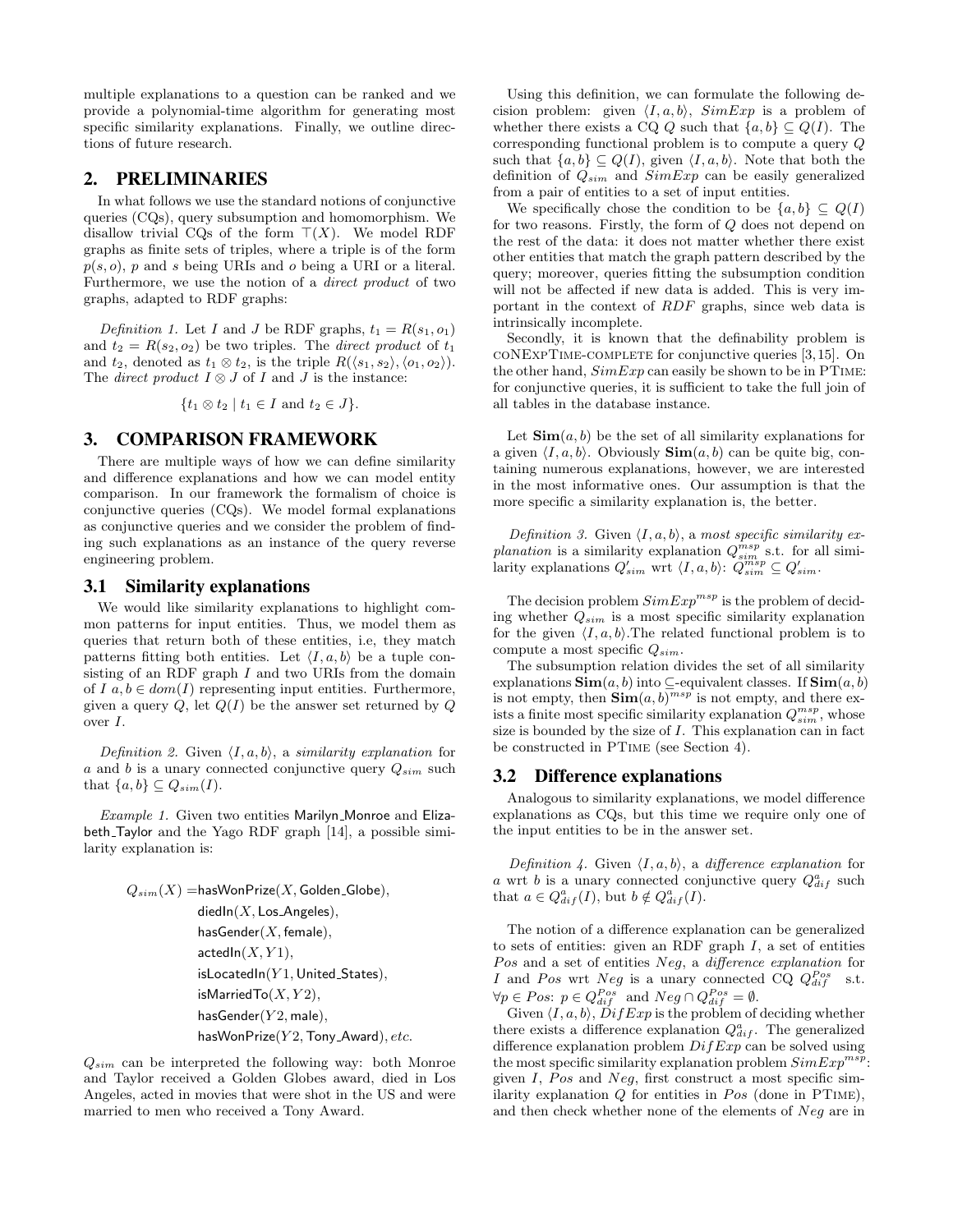the answer set of Q (conjunctive query evaluation is NP- $COMPLETE$ ). Hence, the complexity of generalized  $DiffExp$ is NP-complete.

Furthermore, we would like to introduce another definition of a difference explanation that is dependent on the similarities between  $a$  and  $b$ . We would like the difference explanation for a to be as relevant as possible, hence we model it to be dependent not only on the information about  $b$ , but also on the common patterns for  $a$  and  $b$ . One possible way to do so is the following: let  $const(Q)$  be the set of constants appearing in a query Q and let  $const(R(\bar{x}))$  be the set of constants appearing in an atom  $R(\bar{x})$ .

Definition 5. Given  $\langle I, a, b \rangle$ , a difference explanation for a wrt b and  $Q_{sim}$  is a different explanation  $Q_{dif}^{a,sim}$  such that  $\forall R(\bar{x}) \in Q_{dif}^{a,sim} \colon const(R(\bar{x})) \cap const(Q_{sim}) \neq \emptyset.$ 

*Example 2.* Let the input entities be  $a =$  John\_Travolta and  $b =$  Quentin Tarantino. Let  $Q_{sim}$  for a and b be an explanation that both persons starred in Pulp Fiction:  $Q_{sim}(X)$  = starredIn( $X$ , Pulp<sub>-Fiction</sub>). Relevant difference explanations could be that Travolta also starred in Grease and other movies, while Tarantino has directed several movies, including Pulp Fiction:  $Q_{dif}^a(X)$  = starredIn(X, Grease) and  $Q_{dif}^{b}(X) =$  directed(X, Pulp\_Fiction). On the other hand, an explanation that Travolta (unlike Tarantino) is married to Kelly Preston is rather irrelevant, since we have not compared the two persons with respect to their marital status.

# 4. TECHNICAL RESULTS

# 4.1 Algorithm for computing a most specific similarity explanation

We compute a most specific similarity explanation by constructing the direct product of the RDF graph, similar to the construction of the direct product of a database instances with itself [15]. Any RDF graph  $I \ a \in dom(I)$  can be associated with a *canonical* unary conjunctive query  $q_I(x_a)$  such that for each fact  $R(c, d)$  in I there is an atom  $R(x_c, x_d)$  in  $q_I$ , where  $x_c$  and  $x_d$  are variables and  $x_a$  is a free variable. Note that a is an answer to  $q_I(x_a)$  over I. The following algorithm produces a most specific similarity explanation. In it, we first produce an instance with the domain from  $dom(I)^2$ , i.e., tuples  $\langle c, d \rangle$  for  $c, d \in dom(I)$ , and then construct a canonical conjunctive query of this instance.

*Claim 1.* If  $J \neq \emptyset$ , then J is a maximal connected component of  $I \otimes I$  such that  $a \otimes b = \langle a, b \rangle \in dom(J)$ .

*Proof sketch:* Firstly, if  $J \neq \emptyset$ , then  $\langle a, b \rangle \in dom(J)$ , by Step 1. Secondly, the while-loop on Step 5 is in fact the greedy procedure that generates the maximal connected component in  $I \otimes I$ . Indeed, the condition  $R(c, e), R(d, f) \in I$  ensures that the fact  $R(\langle c, d \rangle, \langle e, f \rangle)$  is in  $I \otimes I$ , and the condition that there must exist a fact in J that contains  $\langle c, d \rangle$  or  $\langle e, f \rangle$ ensures connectedness.

*Claim 2.* Let  $\langle I, a, b \rangle$  be an input of Algorithm 1. Let  $q_J(x_{\langle a,b\rangle})$  be the output, and J the instance obtained after the while loop on Step 5. Then all of the following hold.

Algorithm 1: Algorithm for computing a most specific similarity explanation

**Input:** an RDF graph I, entities  $a, b$  from  $dom(I)$ . Output: a most specific similarity explanation for a and b. 1 Let  $J = \{R(\langle a, b \rangle, \langle c, d \rangle) \mid R(a, c), R(b, d) \in$  $I\} \cup \{R(\langle c, d \rangle, \langle a, b \rangle) \mid R(c, a), R(d, b) \in I\};$ 2 if  $J = \emptyset$  then 3 return empty query; 4 Let  $J^* = \emptyset$ ; 5 while  $J \neq J^*$  do 6  $J^* := J;$  $7 \mid J := J \cup \{R(\langle c, d \rangle, \langle e, f \rangle) \notin J \mid R(c, e), R(d, f) \in$ I, and  $\exists$  a fact in J that contains  $\langle c, d \rangle$  or  $\langle e, f \rangle$ ; 8 Construct  $q_J(x_{\langle a,b \rangle});$ 9 foreach  $x_{\langle c,c \rangle}$  in  $q_J, c \notin \{a, b\}$  do // Replace  $x_{\langle c,c \rangle}$  with constant  $c$ 

10  $q_J (x_{\langle a,b \rangle}) := q_J (x_{\langle a,b \rangle})[x_{\langle c,c \rangle} \to c];$ 

11 return  $q_J(x_{\langle a,b \rangle}).$ 

(ii) For a connected unary conjunctive query  $q'(x)$ , if there exist homomorphisms  $h_1, h_2 : q' \to I$  such that  $h_1(x) =$ a and  $h_2(x) = b$ , then there exists a homomorphism  $h: q' \to J$  such that  $h(x) = \langle a, b \rangle$ .

Corollary 1. Algorithm 1 produces a most specific similarity explanation.

# 4.2 Properties of the resulting query

The algorithm 1 runs in time polynomial to the size of the input RDF graph, and the size of resulting most specific similarity explanation is also polynomial to I. It should be noted that the output query tends to be non-minimal. For example, since Marilyn\_Monroe and Elizabeth\_Taylor acted in several movies that were shot in the US,  $Q(X)$  will contain atoms like:

 $\operatorname{actedIn}(X, Y1)$ , isLocatedIn $(Y1,$  United States),  $\textsf{actedIn}(X, Y2)$ , isLocatedIn(Y2, United States),  $\textsf{actedIn}(X, Y3)$ , isLocatedIn(Y3, United States), etc.

To avoid such redundancy, we can take the core of the query (i.e., apply the query minimization algorithm). Taking the core is an NP-COMPLETE problem  $[9, 11]$ , hence, obtaining a most specific similarity explanation without redundant atoms is an NP-complete task.

# 5. RELATED WORK

So far only few works have studied explanations over RDF graphs [5, 10, 12], and there is no single formal definition of an explanation over RDF data. A lot of attention has been paid to discovering connections ("associations") between nodes [12], which boils down to finding and grouping together paths in the graph that connect one input node to another one. Such connectedness explanations are orthogonal (rather than alternative) to the similarity explanations modelled as queries, which we propose to study. The two types of explanations are intended to capture different relations between nodes: the former explore possible paths that link the two nodes together, while the latter seek to find commonalities in the neighbourhoods of the input nodes.

(i)  $\{a, b\} \subseteq q_J(I)$ ,